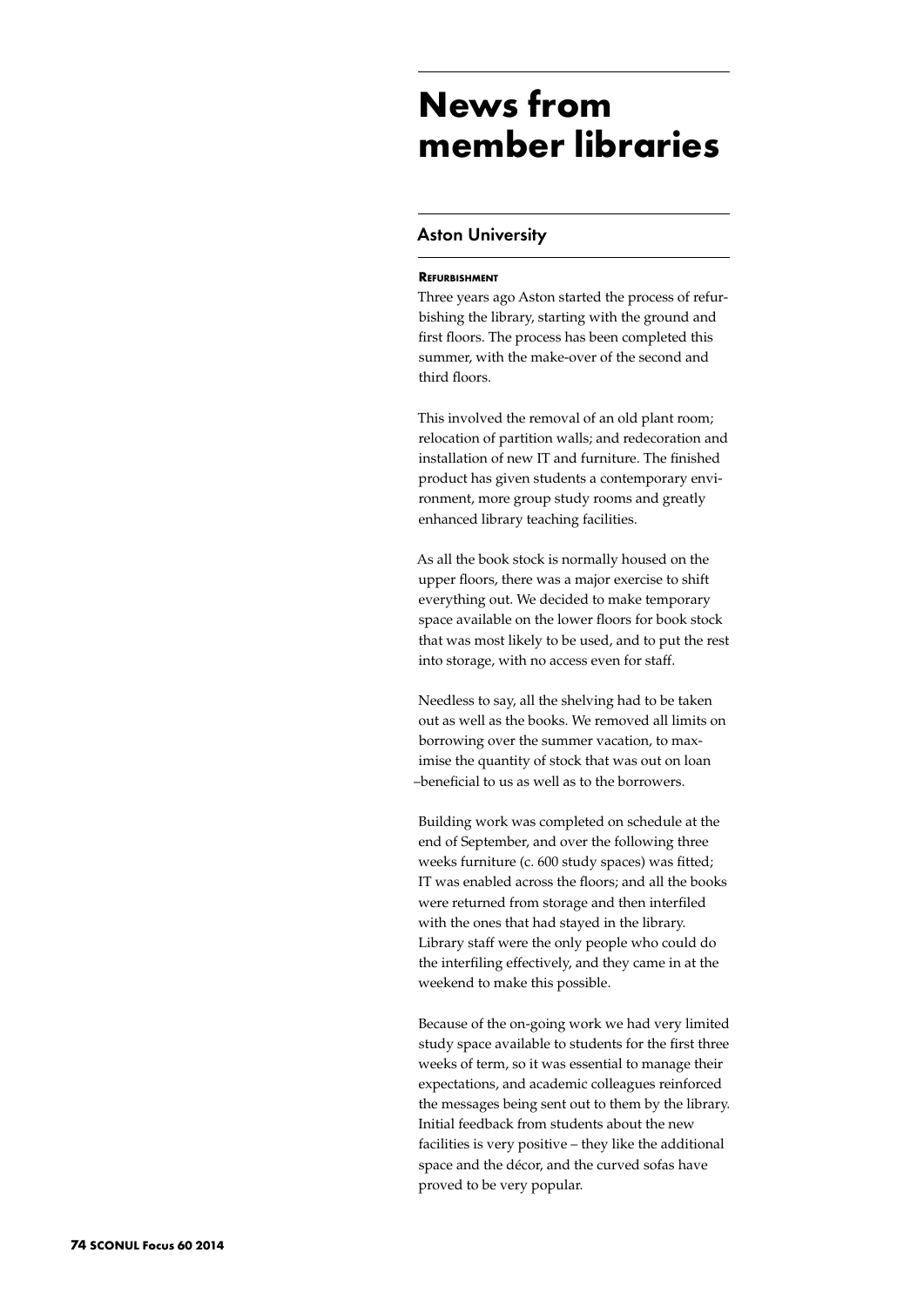

## **JOURNALS**

To make room for some of the books displaced from the upper floors of the library during the building project, many of our print journals were moved to the store. These were titles that were duplicated electronically, or were no longer being used. This was the continuation of a project started some years ago, which has seen the steady shrinking of the print journal collection. There are now only c. 250 metres of print journals in the library, a figure we expect to continue to decrease; this will free up valuable space.

### **Mobile app**

The university has launched its mobile app this term and the library presence includes feeds on printer status in the library; availability of PCs; as well as links to SmartSearch and LibGuides. The library is the second most used facility by students after the timetable.

#### **INDUCTION**

Much of induction had to take place outside the library this year. We were able to capitalise on the location of the room we were allocated by printing direction sign based on our Facebook logo. This enabled students to find the right room, raised awareness of the library Facebook account and generally raised the profile of the library. Students were invited to give feedback **G8 This Way** on the content and delivery



of induction, and the style and effectiveness of the publicity, using a traffic light system. (Green: continue doing this; amber: go easy on this; red: stop doing this.) The inducement for providing feedback was that all submissions were entered in a prize draw for an ipad. The feedback received was very positive, with lots of people citing the signs and the ease of finding the room as an outstanding feature of the publicity.

#### **Convergence**

Aston's Library and Information Services has recently been converged with Information Systems Aston under a new Director of Information Services, Chris Wanley. His first priority is to develop a new IT strategy for the university, and we will gradually see how close the convergence is to be.

*Angela Brady Assistant Director (Customer Service) Aston LIS*

# Durham University Library and Heritage Collections

## **INDUCTION 2013**



In October 2013 we met lots of new students as the academic year began. This year we engaged in a range of induction activities, which included:

- subject specific induction sessions
- tours of the Bill Bryson Library
- staffed welcome stands in the library
- stands at the Freshers Fair, International Students Fair and New Staff Induction Fair
- library freebies, including library bags, stationery and chocolates
- handy guides for new students
- online induction resources

We found that introducing welcome stands in the library worked particularly well in helping to ensure students had a positive first impression when they visited the library. We're now in the process of reviewing all of our induction activities ahead of induction 2014!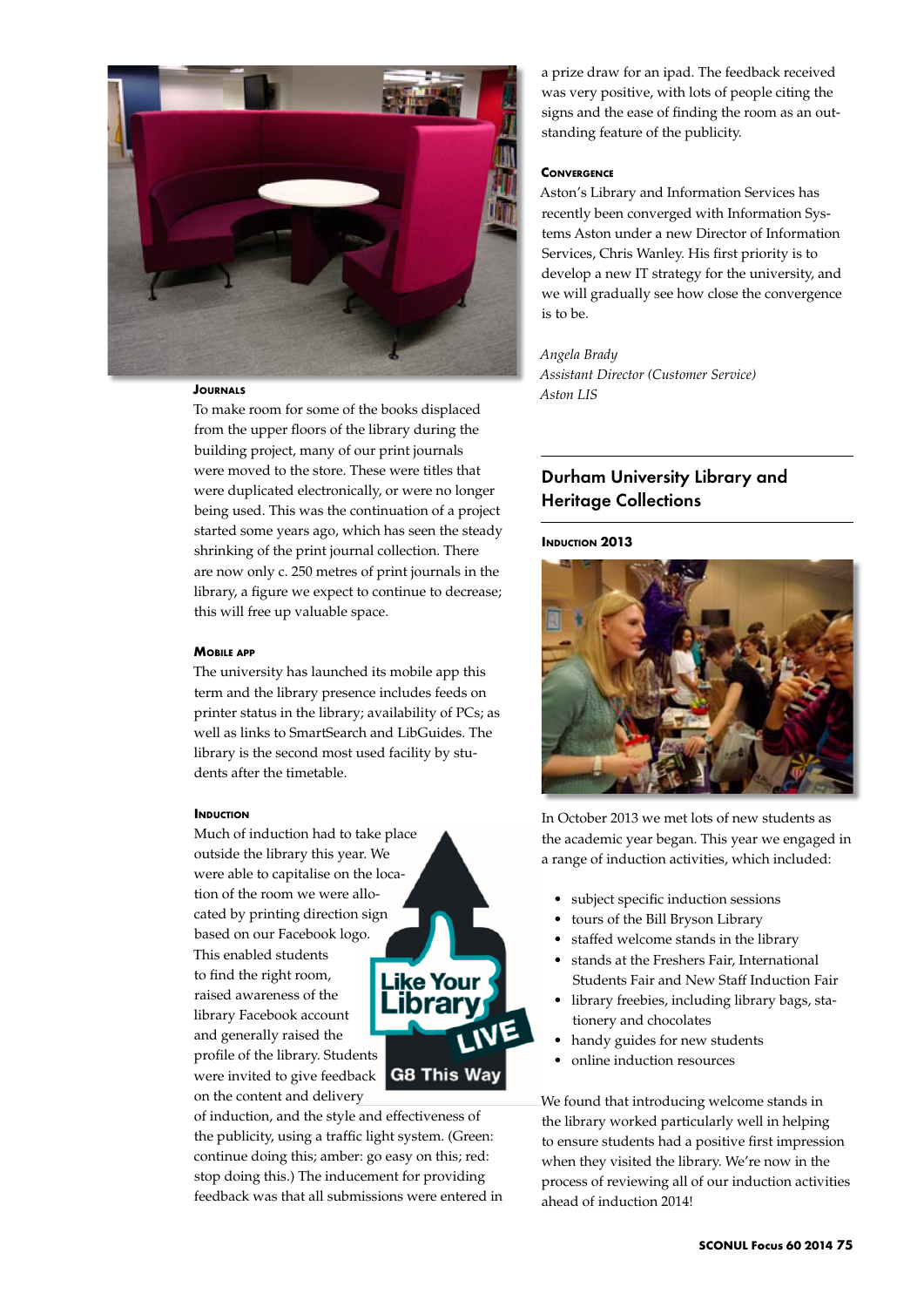

### **The Barker Research Library opens at Palace Green** In October, the Barker Research Library opened

at Palace Green Library. With the generous support of Graham and Joanna Barker, the former Law Library in the 1966 Pace Building has been transformed to create a modern and spacious research environment. Readers of the archives and special collections may study in a secure glasspartitioned area, while 62 networked study spaces are provided for researchers using the open-access reference collections for Local Studies and History of the Book that fill the rest of the impressively refurbished room.

## **Library survey**

During autumn 2013, Durham University students and staff were invited to participate in our Library survey, a LibQUAL+® web-based survey



instrument developed by the Association of Research Libraries. Other major academic libraries in the UK that have participated in LibQUAL+®, among hundreds around the world, include: the Bodleian Libraries, Oxford; Cambridge; Edinburgh; Glasgow; Leeds; Manchester; and York.

Results from the survey will enable the University Library and Heritage Collections to measure our customers' perceptions of the quality of the services and collections that we provide, and will help us identify the most important areas for improvement in 2014 and beyond. Analysis of the results will feed into future policy and planning for the library and, where possible, will enable us to implement the right changes for our customers, in response to what they have identified and communicated to us.

## **A hat trick of North East Tourism Awards for Heritage Collections**

The Lindisfarne Gospels Durham exhibition, held in summer 2013 at Palace Green Library, won double gold at the North East Tourism Awards. The exhibition, which was delivered by Durham University working in partnership with Durham County Council, Durham Cathedral and the British Library, won 'Tourism Event of the Year' and 'Tourism Experience of the Year' Awards.

Almost 100,000 visitors from 58 different countries came to see the Lindisfarne Gospels on display at Palace Green Library, generating an estimated £8.3 million for the local economy. The Heritage Collections Learning Team led an extensive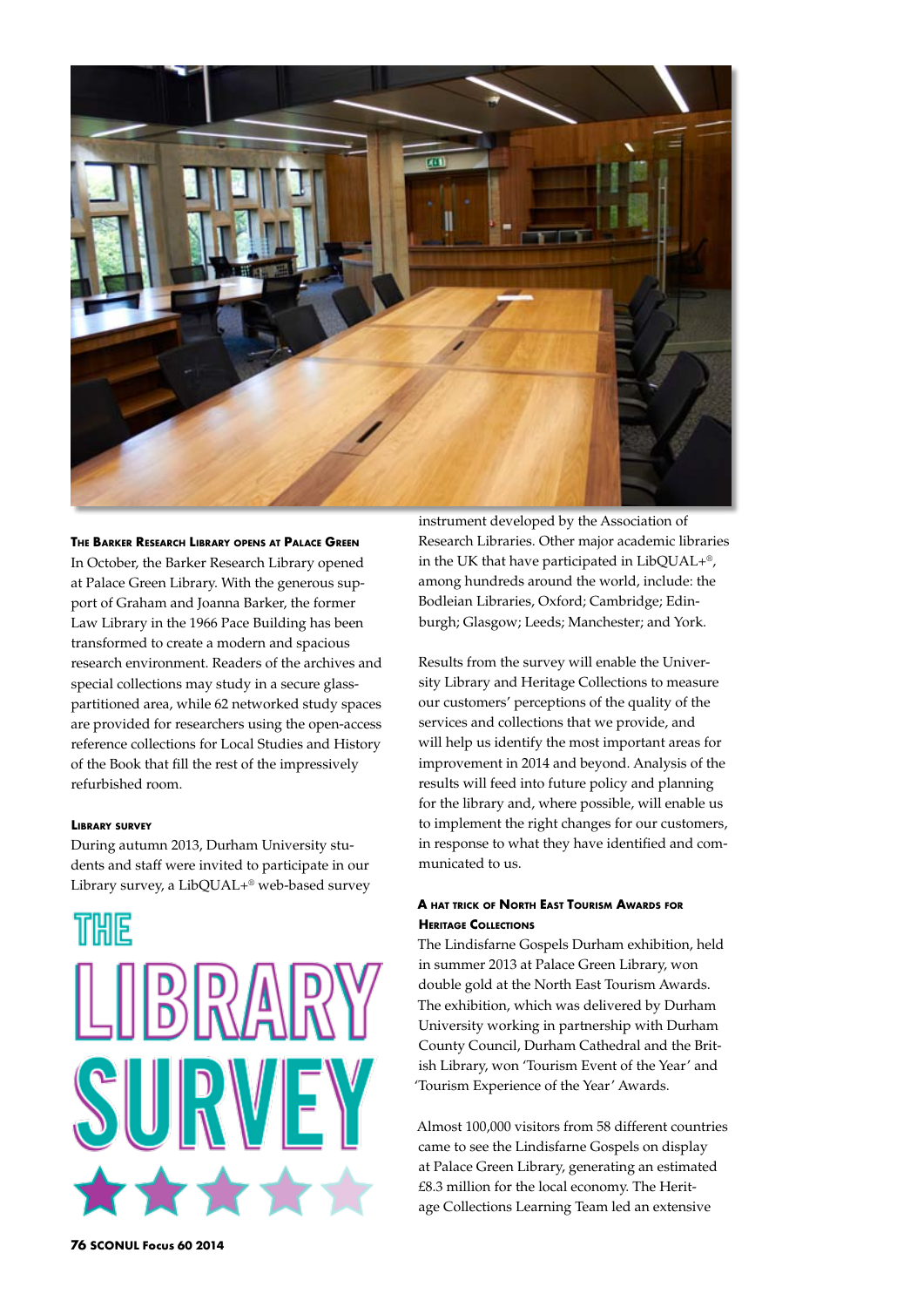outreach programme, which engaged with 20,000 school children in the north east of England.



The Oriental Museum also won a Silver Award for 'Small Visitor Attraction of the Year'. The Oriental Museum is the only one of its kind in the north of Britain to be dedicated to the art and archaeology of the Orient, and the team have made huge strides in opening up its collections to tourists from across the world.

#### **Christmas and New Year opening**

In previous years, it was commonplace that the University Library service would shut down completely from Christmas Eve until 2 January. In response to user feedback, this academic year the Bill Bryson Library opened from Friday 27 of December until Tuesday 31 December 2013 with the limited hours of 10:00 – 16:00, on a self-service basis. We will be looking at how the library was used in this period when planning for future amendments to our opening hours.

## **The Bill Bryson Library opens 24x7 in the Epiphany term**

The Bill Bryson Library will open its doors all night, all term from 20 January until the 2014 Easter vacation.

This is the first time 24-hour opening has been offered throughout the Epiphany term, following one-week trials during this period in 2012 and 2013. In last year's library 24x7 survey, students called for extended opening hours. The Bill Bryson Library currently has a reduced number of study spaces due to the ongoing Level 4 refurbishment, so we hope that the additional opening hours will ease pressure on study spaces.

Queen's Campus Library will join the Bill Bryson Library in offering 24-hour opening during the final week of the Epiphany term and during the Easter term.

*Ben Taylorson Academic Liaison Librarian Benjamin.taylorson@durham.ac.uk*

*Rachel Smith Communications and Marketing Officer r.l.smith@durham.ac.uk* 

## Leeds Metropolitan University

#### **Customer Service Excellence accreditation**

In May 2013 Leeds Metropolitan University became the third university in the country, and the largest to date, to achieve the Customer Service Excellence (CSE) Standard. As holders of CSE and Charter Mark continuously since 2001, Libraries and Learning Innovation were able to share their experiences with staff across the university, and as a service we were identified as an area of strength, and contributed to some of the nine areas of compliance plus.

#### **Enhanced self-services**

Libraries and Learning Innovation continues to develop services that support our 24x7 access. For the start of the 2013–14 academic year we introduced online bookings of our student meeting rooms using LibCal and online payment of fines and charges alongside Chip & PIN facilities in both libraries. Both developments were in response to feedback from users and are already being well used.

#### **Study on the go**

Access to services via mobile devices continues to be a key area of service development. A series of podcasts from our Skills for Learning team on topics such as essay-writing and time management can now be downloaded, enabling students to study on the go, whilst enhanced floor plans and audio tours are also available to enable students to find their way around the libraries more easily. Our annual freshers' stall this year promoted services being available 'on campus, online and on the go' and was supported by giving away free bags.

## **Improvements at City Campus Library**

A major project to refurbish our City Campus Library has been approved; it will see services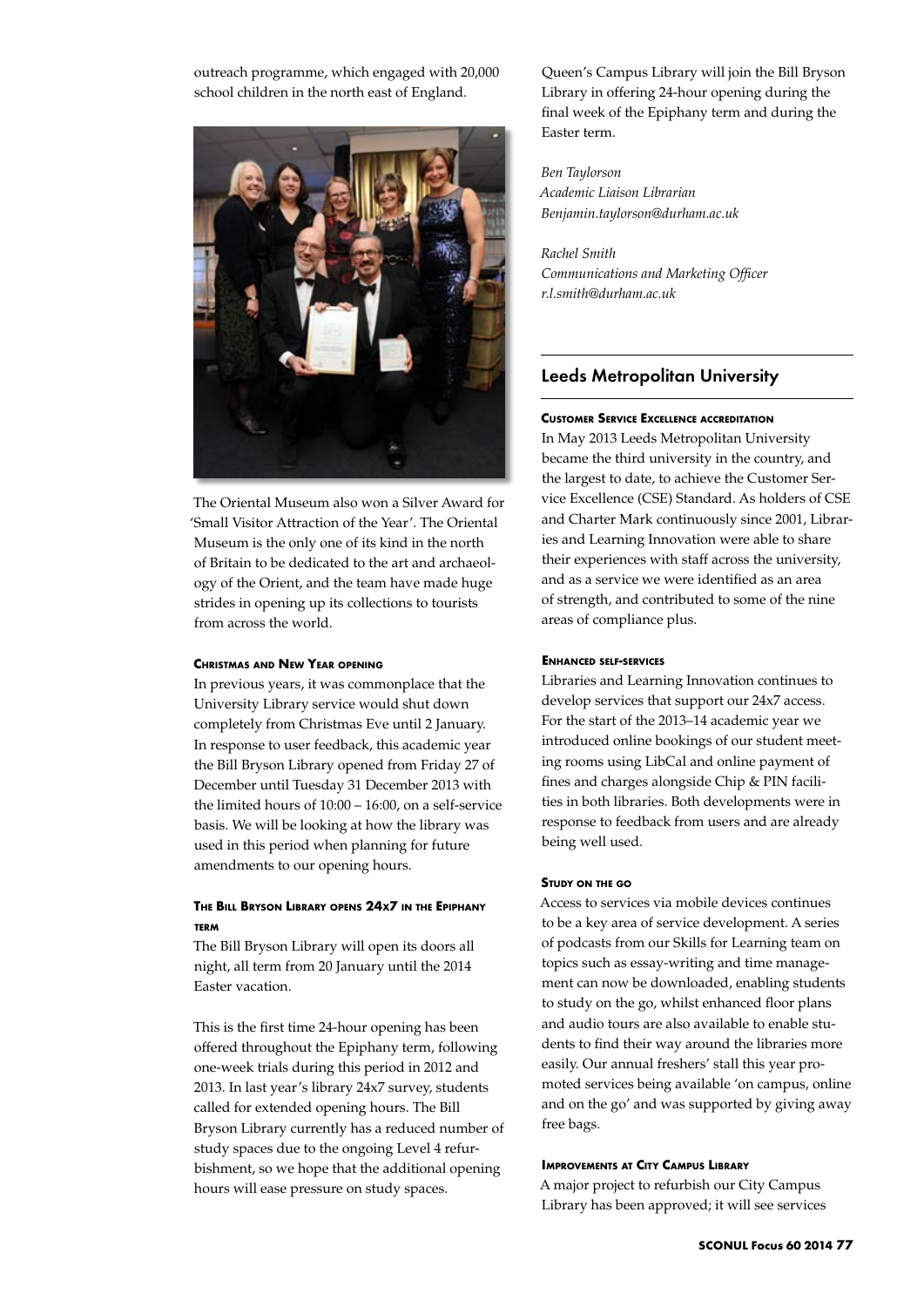and study space over five floors improved, taking on board students' feedback and working with stakeholders across the university. Last summer, in anticipation of this, we refurbished one of our group study floors, providing a more vibrant study space to support the way students like to work. There is an improved flexible layout, and more space for both group and individual work, with new furniture, more PCs, more desktop plug sockets for laptops and other devices, and increased wireless capacity. The area has new environmentally friendly lighting and a bold colour scheme.

## **Online Access to Archive and Special Collections**

Libraries and Learning Innovation has worked in partnership with our university's alumni and marketing teams to create an online archive (http://archives.leedsmet.ac.uk), which will be maintained by our Archive and Special Collections department as the gateway to our university's past. The initial set of material added to the website was the Beckett Park Library Collection, selected because of the number of consultations it receives and because it uses the most advanced cataloguing methods, including international archival standards of description.

*Helen Loughran h.loughran@leedsmet.ac.uk*

## Open University

#### **Staff developments**

Claire Jopson took up the post of Communications and Promotions Officer in October 2013. Prior to this Claire worked for the University of Buckingham as Marketing and Admissions Administrator where she was responsible for marketing all undergraduate and postgraduate programmes and managing student admissions. She replaces Sam Dick, who was appointed Library Services Manager (Business Development) in July.

#### **Library Futures: a major new initiative**

We have launched a new project called Library Futures, an exciting programme that will transform key aspects of Library Services. The project is developing a Digital Skills Passport to provide a framework for students to engage with the library by using game-based learning and badging, an improved library search for learners to find resources quickly and easily, and a new stateof-the-art library services platform designed to handle electronic resources.

The project will run from September 2013 to January 2015 and will focus on the learner experience, improving efficiency in the digital age and supporting FutureLearn and other developments.

#### **Growing collection of animations**



We are continuing to add to our collection of Library short animations < www.open.ac.uk/ library/library-information/library-videos > to promote and highlight the wealth of resources available to support students' studies. One of the latest in the series shows how OU student Bob develops his digital skills and gets a new job, using Being digital (www.open.ac.uk/libraryservices/beingdigital/) learning materials to pick up tips on how to be a good communicator on line. We are also developing a 'mobile services' video to show students that accessing the Library Services website on their smartphone or tablet gives them the flexibility to search the library's e-collections or use our help materials anywhere and at any time.

#### **A new help tool for students**



Library Services is experimenting with a new way of producing a help tool for students. The first in a series of how-to video guides has been produced, guiding students through the process of logging in to Athens. Subsequent videos in the series will focus on other processes or services offered by the library that would benefit from a visual and audio help tool for students; see http://www. open.ac.uk/library/how-to-access-a-resource-viaathens.